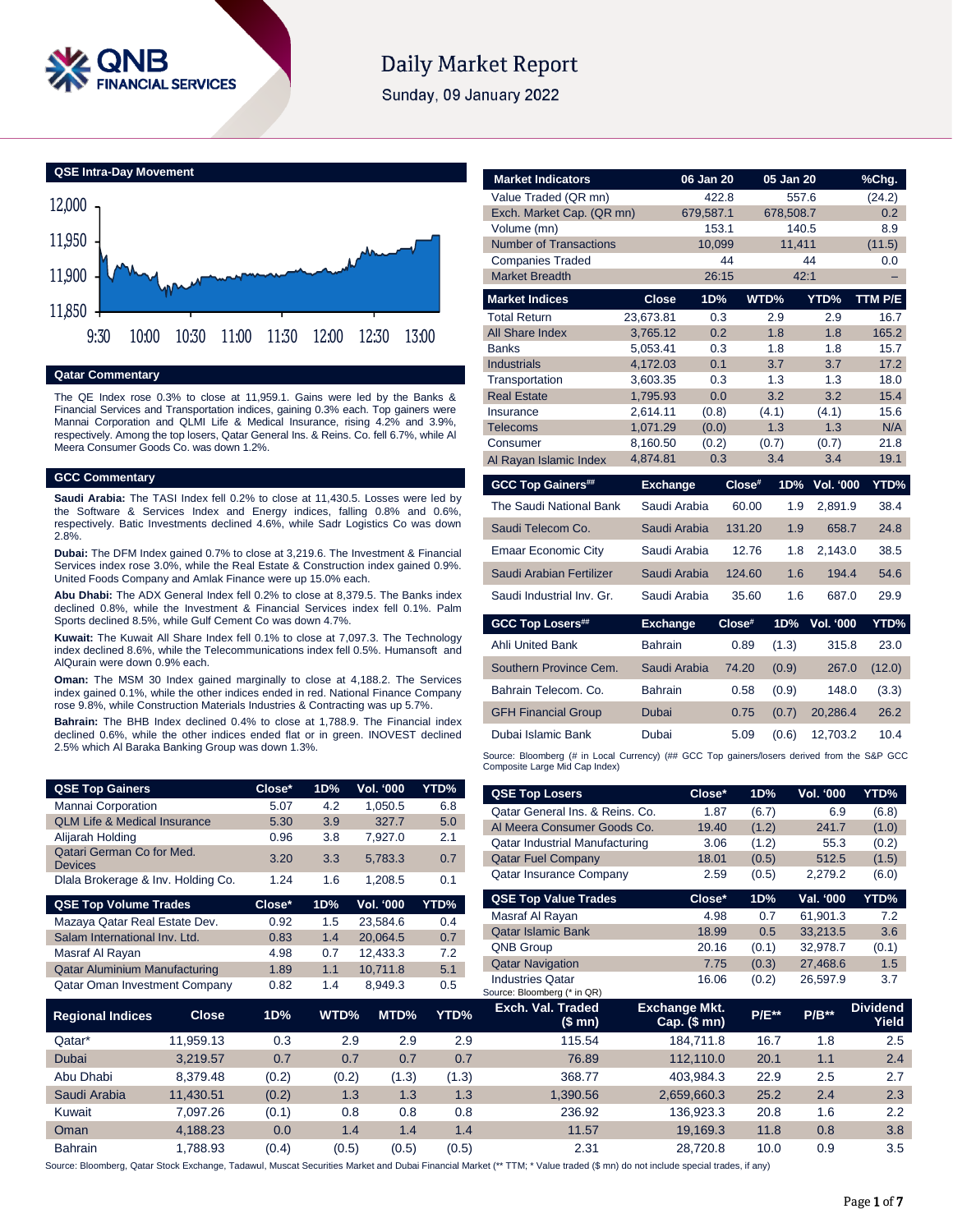### **Qatar Market Commentary**

- The QE Index rose 0.3% to close at 11,959.1. The Banks & Financial Services and Transportation indices led the gains. The index rose on the back of buying support from GCC and foreign shareholders despite selling pressure from Qatari and Arab shareholders.
- Mannai Corporation and QLM Life & Medical Insurance were the top gainers, rising 4.2% and 3.9%, respectively. Among the top losers, Qatar General Ins. & Reins. Co. fell 6.7%, while Al Meera Consumer Goods Co. was down 1.2%.
- Volume of shares traded on Thursday rose by 8.9% to 153.1mn from 140.5mn on Wednesday. Further, as compared to the 30-day moving average of 120.7mn, volume for the day was 26.8% higher. Mazaya Qatar Real Estate Dev. and Salam International Inv. Ltd. were the most active stocks, contributing 15.4% and 13.1% to the total volume, respectively.

| <b>Overall Activity</b>        | Buy %*   | Sell %*  | Net (QR)         |
|--------------------------------|----------|----------|------------------|
| Qatari Individuals             | 31.66%   | 49.98%   | (77, 467, 817.9) |
| <b>Qatari Institutions</b>     | 21.80%   | 22.34%   | (2,305,653.3)    |
| Qatari                         | 53.46%   | 72.32%   | (79, 773, 471.2) |
| <b>GCC Individuals</b>         | 0.44%    | 37.90%   | 252,989.6        |
| <b>GCC</b> Institutions        | 3.23%    | 1.45%    | 7,517,617.8      |
| <b>GCC</b>                     | 3.67%    | 1.83%    | 7,770,607.4      |
| Arab Individuals               | 11.10%   | 12.80%   | (4,220,383.6)    |
| <b>Arab Institutions</b>       | $0.00\%$ | $0.00\%$ | 5,517.6          |
| Arab                           | 11.10%   | 12.80%   | (4,214,866.0)    |
| <b>Foreigners Individuals</b>  | 2.01%    | 3.01%    | (4,223,195.8)    |
| <b>Foreigners Institutions</b> | 29.77%   | 10.04%   | 83,440,925.6     |
| <b>Foreigners</b>              | 31.78%   | 13.04%   | 79,217,729.8     |

Source: Qatar Stock Exchange (\* as a % of traded value)

# **Global Economic Data and Earnings Calendar**

#### **Global Economic Data**

| <b>Date</b> | <b>Market</b> | <b>Source</b>                     | <b>Indicator</b>                    | <b>Period</b> | Actual      | <b>Consensus</b> | <b>Previous</b>  |
|-------------|---------------|-----------------------------------|-------------------------------------|---------------|-------------|------------------|------------------|
|             |               | Challenger, Gray and              |                                     |               |             |                  |                  |
| 01/06       | US            | Christmas                         | Challenger Job Cuts YoY             | Dec           | $-75.30%$   | $-$              | $-77.00\%$       |
| 01/06       | <b>US</b>     | <b>U.S. Census Bureau</b>         | <b>Trade Balance</b>                | <b>Nov</b>    | $-$ \$80.2b | $-$ \$81.0b      | $-$67.2b$        |
| 01/06       | US            | Department of Labor               | <b>Initial Jobless Claims</b>       | 1-Jan         | 207k        | 195k             | 200k             |
| 01/06       | <b>US</b>     | Department of Labor               | <b>Continuing Claims</b>            | 25-Dec        | 1754k       | 1678k            | 1718k            |
| 01/06       | US            | I for Supply Management           | <b>ISM Services Index</b>           | Dec           | 62          | 67               | 69.1             |
| 01/06       | <b>US</b>     | U.S. Census Bureau                | <b>Factory Orders</b>               | <b>Nov</b>    | 1.60%       | 1.50%            | 1.20%            |
| 01/07       | US            | <b>Bureau of Labor Statistics</b> | Change in Private Payrolls          | Dec           | 211k        | 400k             | 270 <sub>k</sub> |
| 01/07       | <b>US</b>     | <b>Bureau of Labor Statistics</b> | <b>Change in Manufact. Payrolls</b> | <b>Dec</b>    | 26k         | 35k              | 35k              |
| 01/07       | US            | <b>Bureau of Labor Statistics</b> | <b>Unemployment Rate</b>            | Dec           | 3.90%       | 4.10%            | 4.20%            |
| 01/06       | <b>UK</b>     | <b>Markit</b>                     | Markit/CIPS UK Services PMI         | Dec F         | 53.6        | 53.2             | 53.2             |
| 01/06       | <b>UK</b>     | <b>Markit</b>                     | Markit/CIPS UK Composite PMI        | Dec F         | 53.6        | 53.2             | 53.2             |
| 01/06       | <b>EU</b>     | Eurostat                          | <b>PPI MoM</b>                      | <b>Nov</b>    | 1.80%       | 1.50%            | 5.40%            |
| 01/06       | EU            | Eurostat                          | PPI YoY                             | Nov           | 23.70%      | 23.20%           | 21.90%           |
| 01/07       | <b>EU</b>     | Eurostat                          | <b>Retail Sales MoM</b>             | <b>Nov</b>    | 1.00%       | $-0.50%$         | 0.30%            |
| 01/07       | EU            | Eurostat                          | <b>Retail Sales YoY</b>             | Nov           | 7.80%       | 5.60%            | 1.70%            |
| 01/07       | <b>EU</b>     | Eurostat                          | <b>CPI Estimate YoY</b>             | <b>Dec</b>    | 5.00%       | 4.80%            | 4.90%            |
| 01/07       | EU            | Eurostat                          | <b>CPI MoM</b>                      | Dec P         | 0.40%       | 0.30%            | 0.40%            |
| 01/07       | <b>EU</b>     | Eurostat                          | <b>CPI Core YoY</b>                 | Dec P         | 2.60%       | 2.50%            | 2.60%            |
| 01/06       | Germany       | Deutsche Bundesbank               | Factory Orders MoM                  | Nov           | 3.70%       | 2.30%            | $-5.80%$         |
| 01/06       | Germany       | <b>German Federal Statistic</b>   | <b>CPI MoM</b>                      | Dec P         | 0.50%       | 0.40%            | $-0.20%$         |
| 01/06       | Germany       | <b>German Federal Statistic</b>   | CPI YoY                             | Dec P         | 5.30%       | 5.10%            | 5.20%            |
| 01/07       | France        | <b>INSEE ONS</b>                  | <b>Consumer Spending MoM</b>        | <b>Nov</b>    | 0.80%       | 0.50%            | $-0.60%$         |
| 01/07       | France        | <b>INSEE ONS</b>                  | <b>Consumer Spending YoY</b>        | Nov           | 14.80%      | 13.90%           | $-5.60%$         |
| 01/07       | France        | <b>INSEE ONS</b>                  | <b>Industrial Production MoM</b>    | <b>Nov</b>    | $-0.40%$    | 0.50%            | 0.90%            |
| 01/07       | France        | <b>INSEE ONS</b>                  | <b>Industrial Production YoY</b>    | Nov           | $-0.50%$    | 0.60%            | $-0.60%$         |
| 01/06       | Japan         | <b>Markit</b>                     | Jibun Bank Japan PMI Services       | Dec F         | 52.1        |                  | 51.1             |
| 01/06       | Japan         | <b>Markit</b>                     | Jibun Bank Japan PMI Composite      | Dec F         | 52.5        | $\overline{a}$   | 51.8             |

Source: Bloomberg (s.a. = seasonally adjusted; n.s.a. = non-seasonally adjusted; w.d.a. = working day adjusted)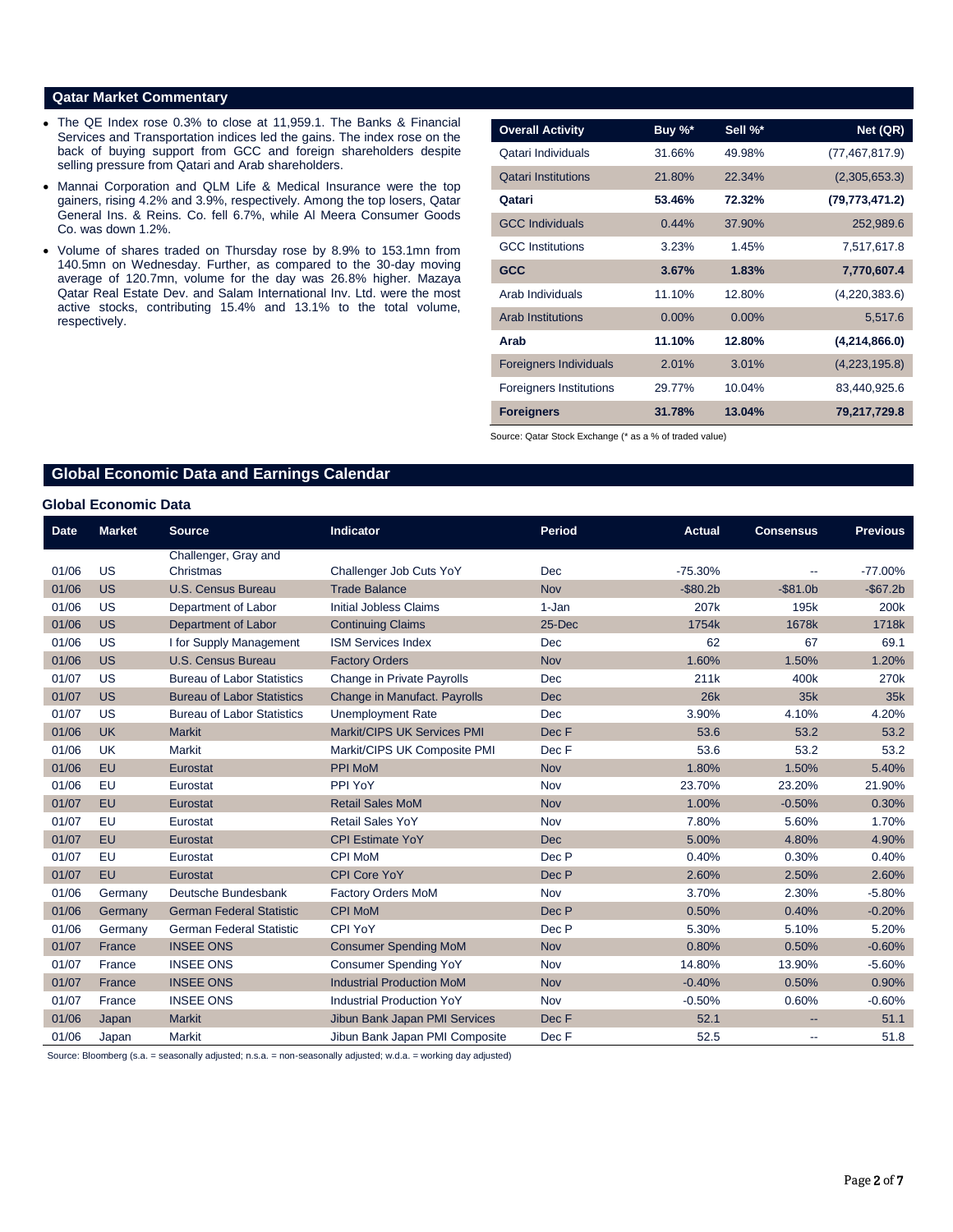#### **Earnings Calendar**

| <b>Tickers</b> | <b>Company Name</b>                     | Date of reporting 4Q2021 results | No. of days remaining | <b>Status</b> |
|----------------|-----------------------------------------|----------------------------------|-----------------------|---------------|
| <b>QNBK</b>    | QNB Group                               | 11-Jan-22                        |                       | <b>Due</b>    |
| <b>ABQK</b>    | Ahli Bank                               | $13 - Jan-22$                    |                       | <b>Due</b>    |
| <b>QIBK</b>    | Qatar Islamic Bank                      | 16-Jan-22                        |                       | Due           |
| <b>QFLS</b>    | <b>Qatar Fuel Company</b>               | $18 - Jan-22$                    | $\mathbf C$           | Due           |
| <b>CBQK</b>    | The Commercial Bank                     | 19-Jan-22                        | 10                    | Due           |
| QIIK           | <b>Qatar International Islamic Bank</b> | 24-Jan-22                        | 15                    | <b>Due</b>    |

Source: QSE

# **News**

#### **Qatar**

- **Al Rayan Qatar ETF to disclose its annual financial results on January 23 –** Al Rayan Qatar ETF will disclose its financial statement for the period ending December 31, 2021 on January 23, 2022. (QSE)
- **DHBK authorizing several banks to work jointly on an inaugural Swiss Franc offering –** Doha Bank (DHBK) announced that it has mandated Credit Suisse and Deutsche Bank as Joint Lead Managers to arrange a fixed income investor call. An inaugural Swiss Franc-denominated senior unsecured public bond offering may follow in the near future, subject to market conditions. Doha Bank is rated 'Baa1' (stable) by Moody's and 'A' (negative watch) by Fitch. For more information please refer to http://dohabank.qa/debt-investors. (QSE)
- **ORDS announces new executive appointments –** Ooredoo (ORDS) announced the appointment of Mr. Ahmad Al-Neama as Group Regional CEO, Mr. Bilal Kazmi as Group Chief Commercial Officer, effective 1 January 2022. Mr. Ahmad Al-Neama has been with Ooredoo since 2004, most recently as the CEO of Indosat Ooredoo. Mr. Bilal Kazmi was the Acting Group Chief Commercial Officer since July 2021. (QSE)
- **Qatar Airways Seeks \$600 Million From Airbus for A350 Issues –** Qatar Airways is seeking \$618 million from plane maker Airbus SE in a dispute over surface and paint quality on A350 wide-body aircraft. The airline is seeking the sum as compensation for the grounding of 21 A350s through Dec. 17, according to court documents made public on Thursday. Qatar Airways is asking for a further \$4.2 million for each day the aircraft continue to be idled. The dispute flared up in the middle of last year and has worsened in recent months. In December, Airbus took the unusual step of issuing a statement denouncing its customer's "ongoing mischaracterization" of the issue. Qatar took the matter to the U.K.'s High Court. (Bloomberg)
- **Oxford Economics: Qatar's GDP growth to gain speed; seen at 3.7% in 2022, 3.5% in 2023 –** Qatar's GDP growth will gain speed at 3.7% in 2022 and 3.5% in 2023-24, according to researcher Oxford Economics. The researcher estimates Qatar's economy will gave grown by 2.5% in 2021. In its forecast overview, Oxford Economics said domestic activity has gained strength since (pandemic-induced) restrictions were eased. The manufacturing PMI reached 63.1 in November 2021, up from 62.2 in October last year, signaling the strongest improvement in business conditions in the series' history, with both output and new orders trending up amid improving confidence. Recent GDP data shows the economy continued to rebound in Q2, despite tighter restrictions, with annual growth of 4% on the back of a 6.2% y/y surge in the non-oil sector. (Gulf-Times.com)
- **Oxford Economics: Qatar budget surplus to rise to nearly 6% of GDP in 2022 –** Qatar's budget surplus is expected to rise to about 6% of GDP in 2022, due to higher oil and gas revenues, Oxford Economics has said in a report. While the

country's budget moved into deficit in 2017, this was temporary and returned to surplus in 2018. However, it began to narrow again in 2019 and, given the slump in oil and gas prices, it moved into deficit of 2.1% of GDP in 2020, Oxford Economics said in its latest 'Country economic forecast'. Qatar's 2022 budget is based on a conservative oil price estimate of \$55 per barrel, well below the researcher's forecast of \$71 next year. "On this basis, the authorities project a slight deficit of QR8.3bn, or roughly 1% of GDP next year, while we see a surplus of close to 6%, with higher revenues facilitating an increase in spending," Oxford Economics said. (Gulf-Times.com)

- **Qatar Chamber survey recommends increasing QDB's capital to QR 50bn –** A recent study by Qatar Chamber recommended increasing the capital of Qatar Development Bank to QR 50bn and reconsidering procedures of finance and allocation of lands, as well as reconsidering some aspects of the Investment of Non-Qatari Capital in the Economic Activity Law. The study, titled "Qatar's Current Investment Climate", focused on the adequacy of incentives and facilities provided by the State to attract foreign investments, and how encouraging they are for local businessman and investor. (Bloomberg)
- **Qatar's real estate projects on track despite Omicron –** Real estate projects in Qatar may experience a temporary slowdown in their pace due to the rising number of Omicron cases which are also affecting manpower in construction sites, however the projects which are set to be completed this year are still on track as contractors increase their manpower to expedite the projects, an official has said. In an interview with The Peninsula recently, General Manager of Coreo Real Estate Jawdat Al Kateb said recruitment is currently in full swing in Qatar, including in the construction sector, with several real estate projects set to be completed before the FIFA World Cup 2022. "It is a critical time for projects to be completed by September before the major sporting event. But as what we have seen last year, despite the slowdown in some projects due to the COVID restrictions implemented in 2020, there were still a lot of con-tractors who were able to overcome the hurdles and delivered the projects as scheduled in 2021. They did it by increasing manpower and recruiting more people to finish on time," said Al Kateb. (Peninsula Qatar)
- **PSA: Qatar witnesses robust visitor arrivals –** Qatar witnessed a stupendous more than 15-fold year-on-year jump in visitor arrivals, especially from the Gulf Co-operation Council and other Arab countries, reflecting in the hospitality sector, particularly in the three-star and standard categories, during November 2021, according to the official estimates. The total number of visitor arrivals witnessed an almost 15-fold growth year-on-year to 111,584 people in November 2021. The visitor arrivals showed a 31.6% jump compared to that in October 2021; said the latest estimates from the Planning and Statistics Authority (PSA). The number of visitors from the GCC was 38,600 in November 2021, witnessing a more than 20-fold growth year-on-year. Such visitors registered 41.6% expansion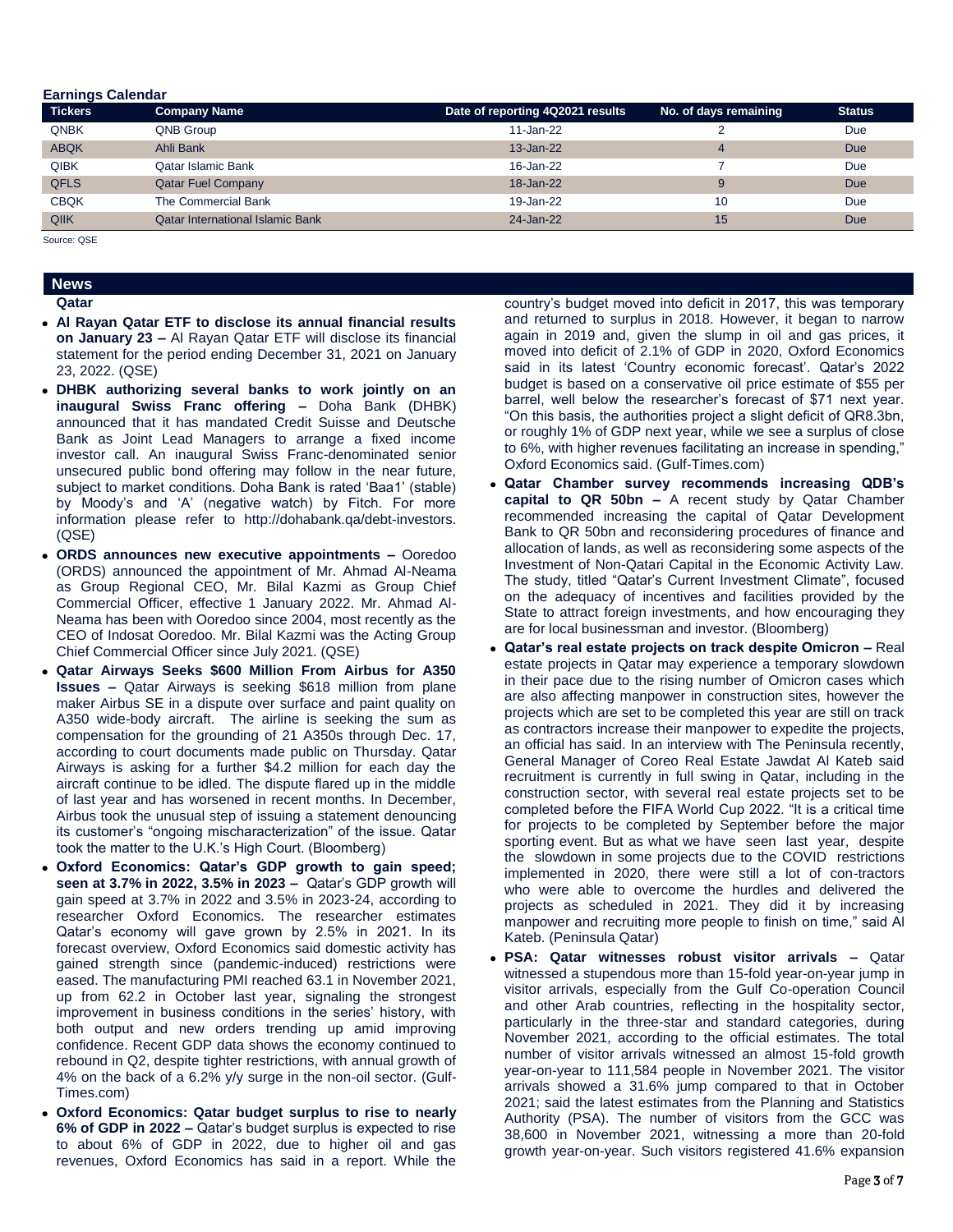month-on-month in the review period. The visitors from the Gulf region accounted for 35% of the total in November 2021. (Gulf-Times.com)

- **Qatar, Saudi transport ministers discuss rail link –** Qatar's Minister of Transport HE Jassim Seif Ahmed al-Sulaiti and Saudi Arabia's Transport and Logistic Services Minister engineer Saleh bin Nasser al-Jasser on Thursday discussed in Doha about setting a date to begin studying about a rail link between the two brotherly countries. (Gulf-Times.com)
- **Kahramaa installs 200,000 smart electricity meter –** Qatar General Electricity and Water Corporation (Kahramaa) has implemented its Smart Metering Infrastructure Project providing a state-of-the-art and convenient platform for deploying the smart meters in Qatar. Kahramaa, in a recent report, said that it replaced regular meters with over 200,000 smart electricity meters across the country by fourth quarter (Q4) of 2021.The smart meter, one of the most prominent projects of Kahramaa for digital transformation, targets to install 600,000 advanced digital meters to read energy consumption more accurately and effectively and transmit the required information safely and quickly. (Peninsula Qatar)

### **International**

- **US labor market near maximum employment despite December payrolls miss –** US employment increased less than expected in December amid worker shortages and job gains could remain moderate in the near term as spiraling COVID-19 infections disrupt economic activity. Nonfarm payrolls rose by 199,000 jobs last month, the Labor Department said in its closely watched employment report on Friday. Data for November was revised up to show payrolls advancing by 249,000 jobs instead of the previously reported 210,000. The unemployment rate dropped to 3.9% from 4.2% in November, underscoring tightening labor market conditions. Economists polled by Reuters had forecast payrolls rising by 400,000 and the unemployment rate dipping to 4.1%. Payrolls estimates ranged from as low as 150,000 to as high as 1.1 million jobs. The government revised household survey data, which provides the jobless rate, for the last five years. (Reuters)
- **QNB Group Economic Commentary: Risks to outlook for Euro area economy –** The Euro area economy contracted sharply in 2020 due to the outbreak of the pandemic, but has experienced a strong recovery in 2021. Average growth reached 5.5% on a YoYbasis in the first three quarters of 2021, mainly driven by the effects of fiscal stimulus, re-opening of the economy and rollout of vaccines. While the economic outlook remains positive, risks to growth tilts to the downside in the short-to-medium term. This analysis delves into the three risks to the outlook for economic growth in the Euro area over the next few quarters: a resurgence in Covid-19 cases, rising inflation and global supply constraints. (Qatar Tribune)
- **Omicron dents Eurozone's economic rebound; inflation at record high –** Eurozone economic sentiment dropped more than expected last month while inflation hit another record high, indicating the economy is under renewed stress as surging coronavirus infections force governments to tighten restrictions. With infections breaking records almost daily as the Omicron variant sweeps across Europe, growth is likely to take a hit around the turn of the year even though governments have largely avoided the debilitating measures that brought their economies to a standstill a year ago. Foreshadowing the pain, the European Commission's Economic Sentiment Indicator, a key gauge of the bloc's economic health, fell more sharply than forecast in December to a level last seen in May. The outlook for

services worsened significantly and employment expectations also fell. (Investing.com)

 **Sterling edges up despite cooling UK economic data –** Sterling was on track on Friday for weekly gains against the dollar and euro to start 2022, despite a mixed picture emerging for Britain's economy. The currency has strengthened since mid-December in part due to the Omicron variant of COVID-19 proving less disruptive to the economy than originally feared, analysts have said, with the government only lightly tightening restrictions so far. (Investing.com)

### **Regional**

- **Green, sustainable debt issuance in MENA hit \$18bn in 2021 –** The Middle East and North Africa's green finance market is moving towards mainstream, with total issuance jumping by 122% in 2021 compared to a year ago, Bloomberg reported. Green and sustainability-linked debt issuance in the MENA region reached \$18.64bn during the year, up from \$4.5bn in 2020, according to data from Bloomberg's Capital Markets League Tables. The size and quantity of issuance grew last year, as more participants entered the market, including Riyad Bank, National Bank of Kuwait and QNB Group, which joined First Abu Dhabi Bank, Emirates NBD and Saudi National Bank in committing towards ESG debt financing in 2021. Last year also saw landmark deals, including Egypt's debut \$3bn green loan, Masdar Abu Dhabi Future Energy Company's \$100mn revolving green loan and Etihad Airways' \$1.2bn sustainabilitylinked loan. According to Bloomberg, the issuance in the region also outpaced global growth, although the market continues to account for a small fraction of global volumes, which reached a total of \$1.62tn in 2021, compared with \$765bn in 2020. (Zawya)
- **Saudi Arabia cuts February crude prices to Asia to 3-month low –** The world's top oil exporter, Saudi Arabia, has cut February's official selling price (OSP) to Asia for its Arab light crude to plus \$2.20 a barrel versus Oman/Dubai crude. The February OSP to Asia for the Arab light grade is the lowest in three months. State oil giant Saudi Aramco on Thursday set the February OSP for Arab Light crude to Asia \$1.10 lower than the previous month, confirming what sources told Reuters earlier. The company set the Arab Light OSP to Northwestern Europe at a discount of \$1.80 a barrel versus ICE Brent, compared with minus \$1.30 per barrel in January. The OSP to the United States was set at plus \$2.15 per barrel over ASCI (Argus Sour Crude Index), unchanged from the prior month. Saudi Aramco had been expected to make deep price cuts for February after Middle East benchmarks and spot prices slumped last month. However, the sources said the price cuts were still smaller than industry expectations. For example, the OSP for Arab Light was expected to have fallen by at least \$1.30 a barrel, a Reuters survey showed. (Reuters)
- **Markaz: The Saudi real estate sector continues to recover with an expectation of a revival in the Kingdom's GDP growth –** The Kuwait Financial Centre "Markaz" recently issued its "KSA Real Estate Outlook H1 2021" report, where it highlighted expected GDP growth in Saudi Arabia's for 2022, mainly on the back of increasing oil prices and higher production. The report also revealed positive indications of stability and recovery in the Saudi real estate sector, and expects real estate prices to stabilize after a long period of decline since 2015. Government spending on infrastructure projects as part of the Vision 2030 program is expected to boost non-oil GDP growth, and the fiscal balance, which was severely dented due to Covid-19, is expected to improve in 2021 & beyond. Markaz's report indicated that investments are expected to pick up as the Government initiates major projects like Neom City, and follows through with the Saudization policy.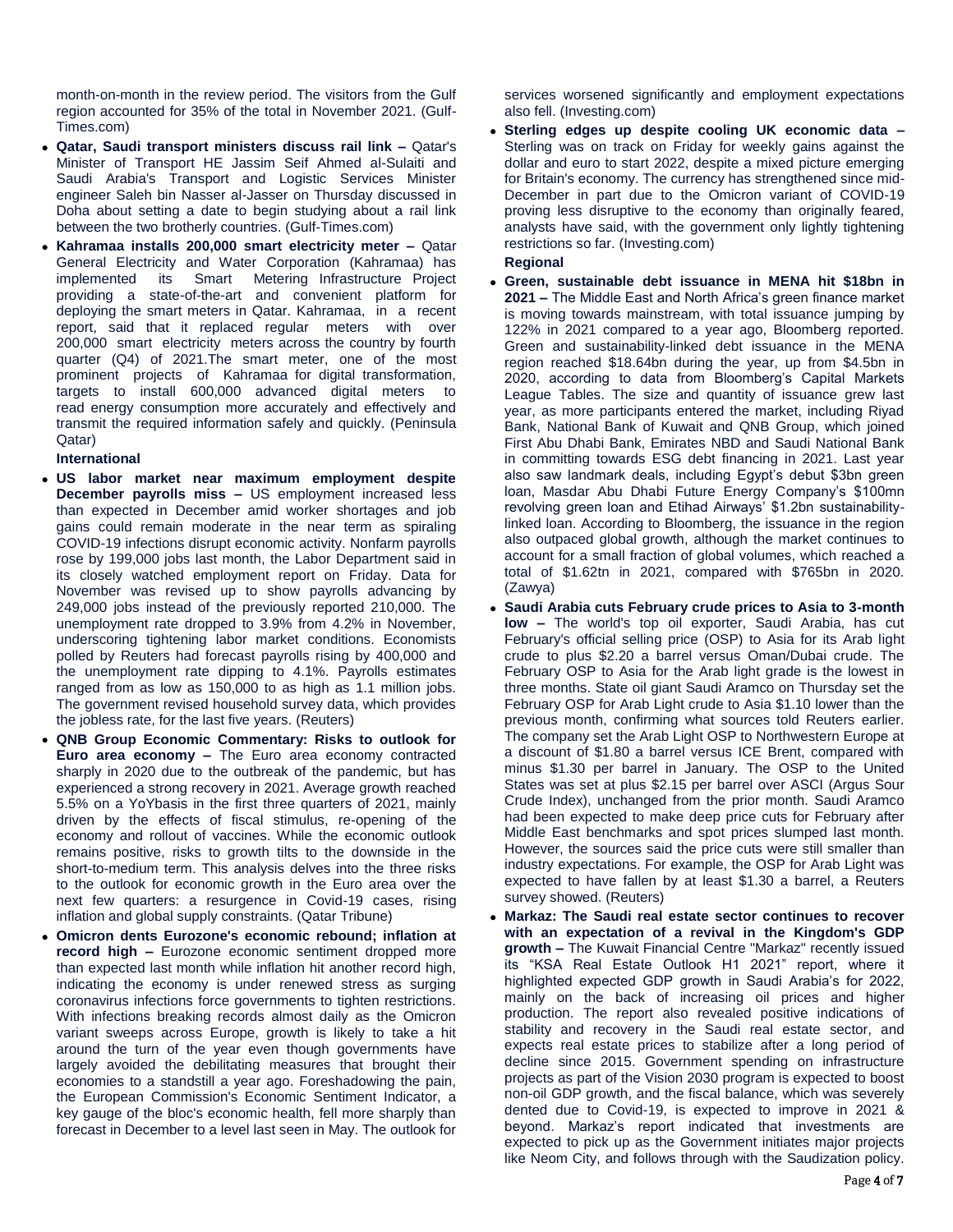Moreover, steady population growth, government subsidies, and the enacted mortgage law are enabling banks to finance home purchases fueling the growth in the residential sector. (Zawya)

- **Saudi's AlAkaria buys land worth \$194mn for infrastructure development –** Saudi Real Estate Co (AlAkaria) has bought 1.91mn square meters of land east of Riyadh for \$194mn. The land will be used for infrastructure development, the real estate firm said in a statement to the Saudi Stock Exchange (Tadawul). The land was purchased from Ofoq Al Qadisiyah Real Estate Company. The purchase of the raw land, which is east of Riyadh, north of Dammam Road, Al Qadisiyah District and Al Marjan, is to be funded with company resources and bridge financing from a local bank, the statement said. The company said it plans to develop the infrastructure of the land, sell it as developed plots for use in real estate projects. (Zawya)
- **Saudi's Dr Sulaiman Al Habib to build new hospital in Tabuk –** Saudi Arabia's biggest private healthcare provider, Dr Sulaiman Al Habib Medical Services Co (Sulaiman AlHabib) is building a new hospital in the city of Tabuk. A statement to the Saudi Stock Exchange (Tadawul) said the company signed a SAR32.5mn (\$8.67mn) 50-year lease with Tabuk Municipality for land to construct and operate a hospital in the city in Northwestern Saudi Arabia. The land, which is 58,662.78 square meters, is in King Faisal Road, Al Murooj Al Thani District (Zawya)
- **UAE Central Bank says M1 money supply rose in November –** The UAE's aggregate money supply (M1), which includes currency in circulation outside banks plus monetary deposits, rose by 2.1% from AED671.6bn (\$182.8bn) at the end of October 2021 to AED686.0bn at the end of November 2021, according to its central bank. Aggregate money supply M2, which includes longer-term deposits increased by 1.3%, from AED1,498.3bn at the end of October 2021 to AED1,517.1bn at the end of November 2021. The aggregate money supply, M3, also increased by 0.6%, from AED1,819.6bn at the end of October 2021 to AED1,830.1bn at the end of November 2021. The increase in M1, the most liquid portion, was due to AED13.8bn dirhams jump in monetary deposits as well as a AED0.6bn rise in currency in circulation. M2 increased due to an elevated M1 and AED 4.4bn rise in quasi-monetary deposits. M3 rose due to increased M1 and M2, offsetting an AED8.3bn fall in government deposits, the central bank said. (Zawya)
- **Markets mixed in UAE as it shifts to new working week –** The UAE stock markets had mixed fortunes as they shifted to a new Monday to Friday working week to better align with global markets. The UAE announced last month it would move to a Saturday-Sunday weekend from the start of 2022. It has taken measures in the past year to make its economy more attractive to foreign investment and talent at a time of growing economic rivalry with Saudi Arabia. "The change in trading days could give the two markets an edge over other bourses in the region," Wael Makarem, senior market strategist at Exness, said. In Abu Dhabi, the index fell 0.2% on Friday, extending losses for a fourth session, hit by a 1.1% drop in its largest lender First Abu Dhabi Bank. But Dubai's main share index (.DFMGI) advanced 0.8%, notching up its second weekly gain, as investors await initial public offering announcements. In November, Dubai announced plans to launch a AED 2bn (\$545 million) marketmaker fund and initial public offerings of 10 state-backed companies as part of plans to boost activity on the local bourse. The listing plans are aimed at making Dubai a more competitive market against bigger bourses in the region, such those in as Saudi Arabia and neighboring Abu Dhabi, that are seeing larger listings and strong liquidity. (Reuters)
- **Dana Gas's 2021 collections increase 107% to \$377mn –** Dana Gas has announced that its collections from the KRI and

Egypt rose 107% YoY in 2021 to \$377mn (AED1.38bn) from \$182mn (AED 667mn) in 2020, enhanced by a strong rebound in oil prices, an accelerated pace of payments from Egypt and the settlement of past outstanding KRI receivables. Dana Gas, which owns a 35% interest in Pearl Petroleum, saw its share of collections from sales of condensate, LPG and gas in the KRI rise 80% to \$184mn (AED674mn) in 2021 versus \$102mn (AED374mn) in 2020. This increase follows the full repayment of past outstanding receivables from 2019 and 2020. (Zawya)

- **Dubai's Du says royalty fees to Federal Government to remain unchanged –** Dubai's telecom operator Emirates Integrated Telecommunications Company (Du) said that its royalty fees to the Federal Government will remain unchanged for the next few years. Du announced that the annual royalties it will pay to the government for 2022 to 2024 will be 15% of the company's revenues and 30% of its profit. The rates will be applied to the telecom firm's revenues and profit from its domestic operations and are line with the royalties paid between 2017 and 2021. (Zawya)
- **Dubai's Gulf Navigation Holding eyes \$40mln bond issue –** Dubai's Gulf Navigation Holding is planning to raise AED150mn (\$40.8mn) through convertible bonds, to restructure existing sukuks and other debts, according to a company disclosure. The issuance of mandatory convertible bonds, which will be by way of a private placement to existing sukuk holders and other creditors, is expected to commence on March 9, 2022, the listed shipper's disclosure to the Dubai Financial Market (DFM) stated. The matter will be taken up during the company's general assembly meeting on Monday, January 31, 2022. (Zawya)
- **Dubai registers \$689mn worth of transactions on first working Friday of 2022 –** The value of real estate transactions in Dubai on the first working Friday following the adoption of the new weekly work system in the country exceeded AED2.53bn, with 227 real estate transactions. The total value of real estate transactions recorded in the first week of the new year exceeded AED7.24bn, with 1,766 transactions. Data from Dubai Land Department (DLD) showed that the first working Friday witnessed 173 sales transactions worth AED2.38bn, 12 of which were plots of land worth AED451.16mn and 161 were apartments and villas worth AED1.93bn. (Zawya)
- **Mubadala Capital-backed REEF forms JV to operate cloud kitchens –** UAE's Mubadala Capital-backed REEF, North America's largest cloud kitchen operator, and Americana Group, the largest food & beverage operator in the Middle East region, announced a joint venture to open cloud kitchens that will operate REEF, Americana and third-party brands throughout the Middle East and North Africa. In November 2021, REEF acquired iKcon Restaurant LLC, a UAE-based cloud kitchen company, marking the Miami-based company's first major transaction in the region. In 2020, Mubadala Capital, a wholly owned asset management subsidiary of Mubadala Investment Company, led a \$700mn funding round into REEF, along with SoftBank, Oaktree Capital Management, UBS Asset Management and Target Global. Americana Group owns exclusive franchise rights for the management and operation of over 1,950 restaurants representing some of the popular brands such as KFC, Pizza Hut, Hardee's, Krispy Kreme etc. in 13 markets across the Middle East, North Africa, and CIS. (Zawya)
- **Better World Acquisition in merger talks with Dubai's waste-management firm Averda –** Better World Acquisition Corp, a blank check company, is in talks with Dubai-based waste management and recycling firm Averda to take it public through a merger, according to reports. Averda has operations in India, the Middle East and Africa, with more than 60,000 clients across the private and public sectors. Better World Acquisition, which focuses on firms with a strong ESG profile, is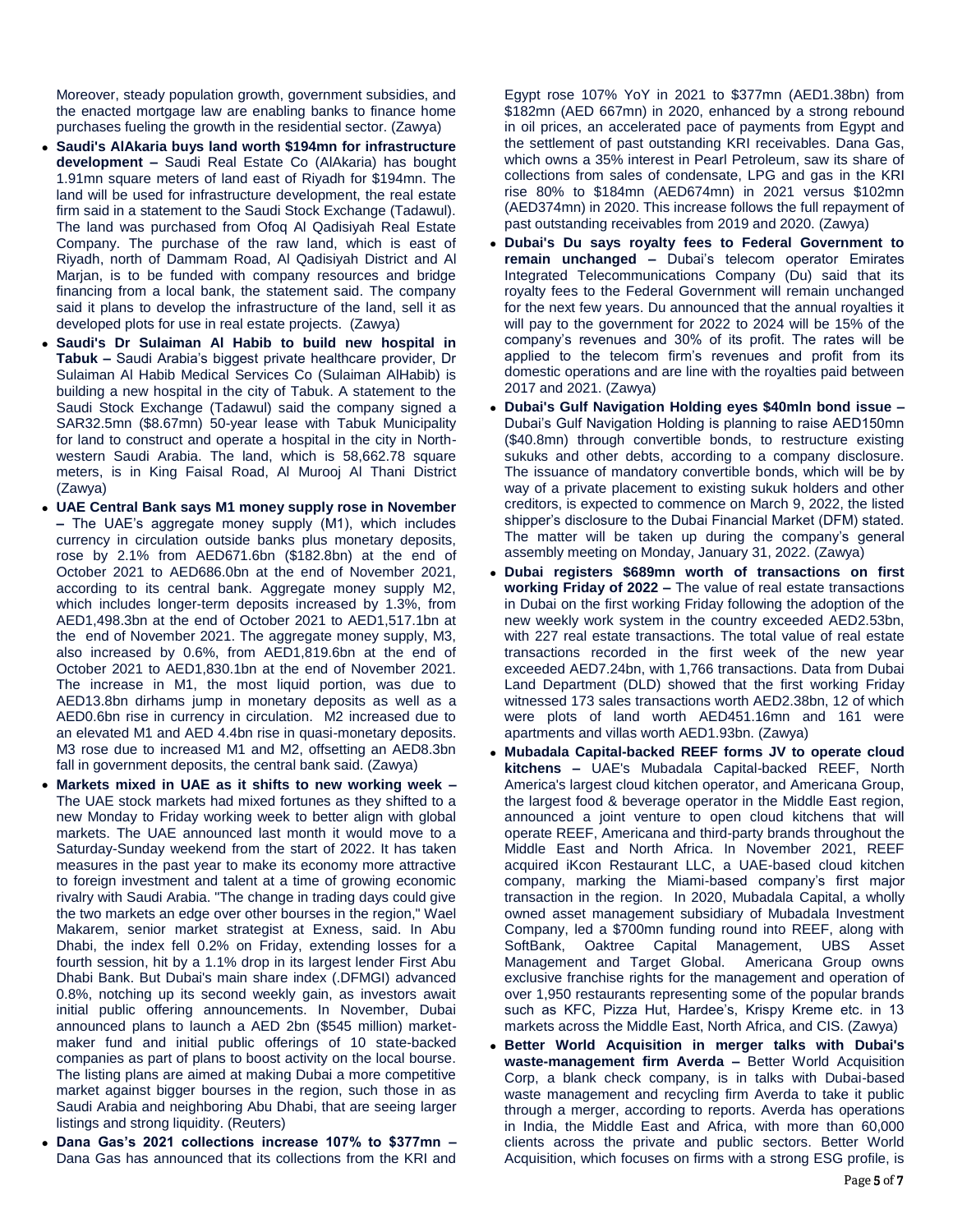formed by New York based venture investor NGEN Partners. (Zawya)

- **Abu Dhabi's Al Qudra Holding allows foreigners to own 30% of capital –** Abu Dhabi-based Al Qudra Holding has allowed 30% of its capital to be owned by non-UAE nationals following a decision passed at its general assembly meeting. The company has also increased its capital to AED 5.508bn (\$1.5bn) following the acquisition of Al Tamouh Investment for AED 2.244bn, which was also approved at the meeting. On Wednesday, UAE's Alpha Dhabi Holding (ADH) acquired a 25.24% shareholding in Al Qudra Holding, as part of its strategic investment plan across key sectors in the UAE. Trading in Al Qudra by foreigners has already commenced, the company said in a statement to Abu Dhabi Securities Exchange (ADX). (Zawya)
- **Abu Dhabi Securities Exchange appoints new Chairman –** Abu Dhabi state holding company ADQ has announced the appointment of Undersecretary of the department of finance Hisham Khalid Tawfiq Abdulkhaliq Malek as Chairman of Abu Dhabi Securities Exchange (ADX). His appointment was announced along with Saeed Al Dhaheri, CEO of ADX, who will also now serve as the exchange's managing director. (Zawya)